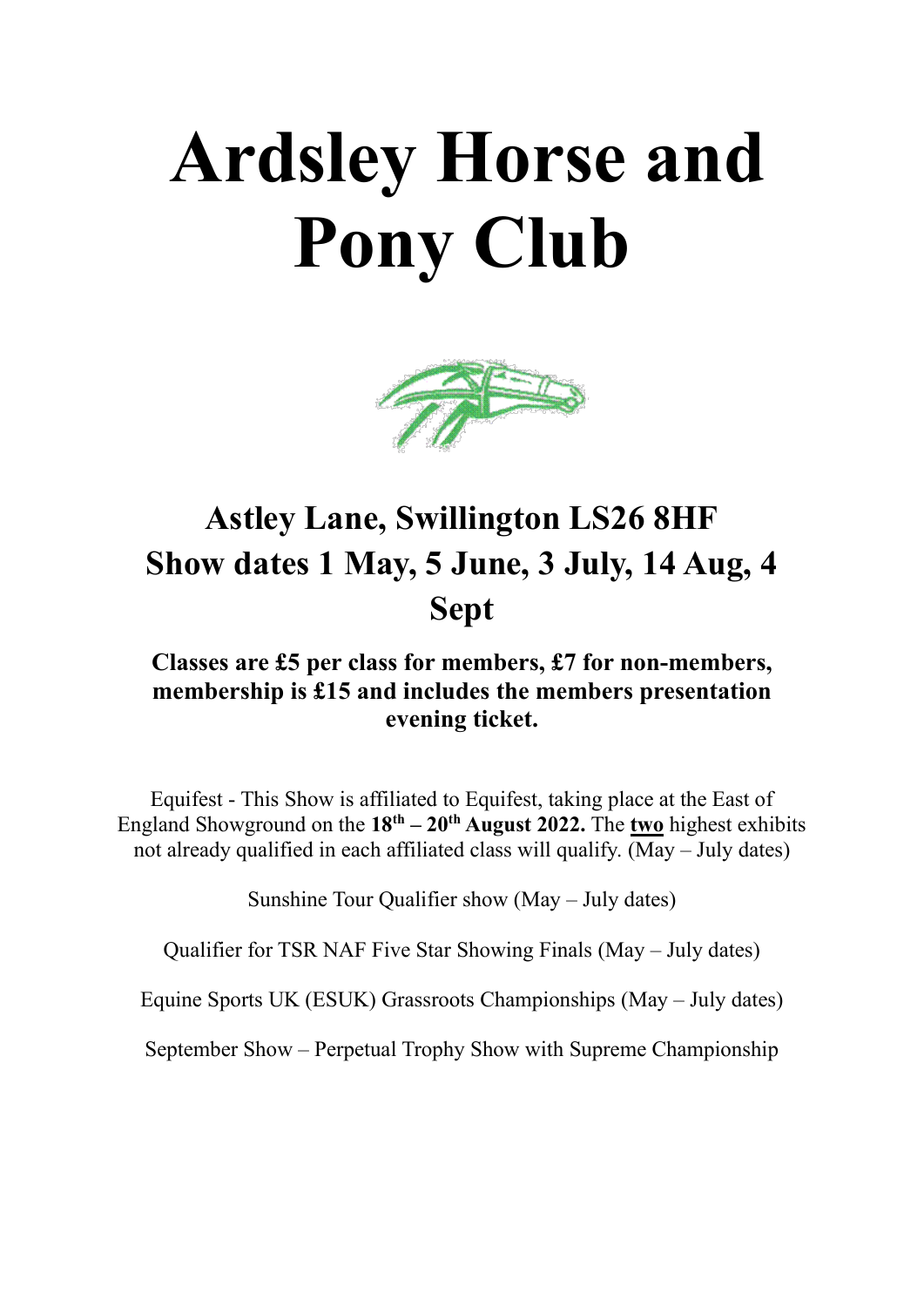#### **Equifest Qualifier**

This Show is affiliated to Equifest, taking place at the East of England Showground on the **18th – 20th August 2022.** The **two** highest exhibits not already qualified in each affiliated class will qualify.

Competitors wishing to compete for the Equifest qualification in qualifying classes must adhere to the Equifest class wording as detailed under each class in the schedule. Total class to be judged as one class, with qualification for each Equifest class to be handed to the two highest qualifying exhibits that have not already qualified. For more information please call Lauren on 07849941915.

#### **TSR NAF Five Star Showing Finals**

This show is a qualifier for the TSR NAF Five Star Showing Finals. All In Hand & Ridden classes are qualifiers. You Do Not have to be a TSR member to qualify or enter a final. The Rider/Handler qualifies and can enter any horse/pony in any number of Finals! The 4 highest placed handlers/riders will qualify in each class. Competitors MUST have their qualification record sheet signed by judge/steward/secretary, record sheets are available FREE from the TSR website. Full details at<https://www.theshowingregister.co.uk/>

#### **ESUK**

This show is affiliated to Equine Sports UK (ESUK) Grassroots Championships taking place at Arena UK, Grantham, Lincolnshire on the 29th July – 1st August 2022. The three highest placed exhibits will qualify in each class

#### **The Sunshine Tour**

This show is a qualifier for The Sunshine Tour Championships held at The All England Showground, Hickstead from Thursday 15th – Sunday 18th September 2022. The Championships are for unaffiliated and amateur competitors in Dressage from Intro to Elementary, Show Jumping from Lead Rein to 1.05m; Showing for lead rein, in-hand, ridden, working hunter, veterans, plus many more, Eventer's Challenge from 50cm through to 90cm.

Qualification: 1st – 4th place. Qualification does not pass down the line.

Visit www.sunshinetour.co.uk for more information, to register and submit evidence of qualification.

Registration must be completed within 1 month of qualification (sooner for late July shows). Restrictions apply to horse and competitor previous winnings and amateur status, please check the website www.sunshinetour.co.uk for Terms & Conditions.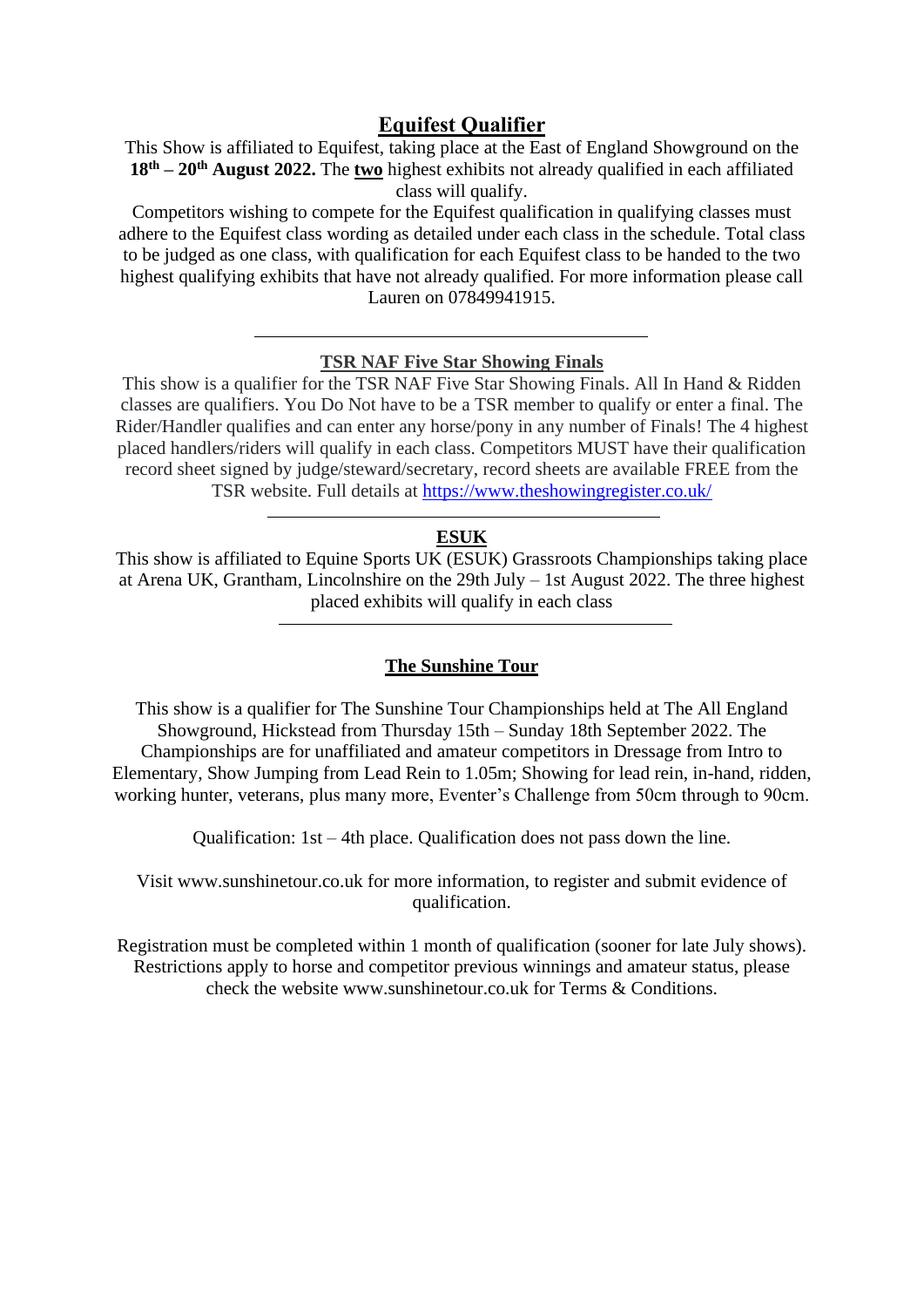## **Ring 1: In Hand - Starts at 9am**

- **1 Veteran** –Horse 15 years and over
- **2 In-hand Mare-**
- **3 Condition Over 14.3hh –**
- **4 Coloured Open** -

- Piebald, Skewbald, Roan, Spotted, Dun, Palomino, Cremello

#### **EQUIFEST IN HAND PIEBALD / SKEWBALD**

Open in Hand Piebald / Skewbald stallion, mare, colt, filly or gelding, any age. The first three places will also qualify for the BSPA Championships subject to their show rules & conditions. Classes may be divided according to entries.

- **5 Open Hunter, inc Show Hunter and Heavy Hunter** All types
- **6 Child Handler** Handler 12 years and under—no adults allowed in the ring.
- **7 Handsome Horse –** 14.3hh and over
- **8 Part Bred In-hand -**

#### **IN HAND CHAMPIONSHIP (for classes 1 – 15) Split Junior / Senior**

#### **LUNCH BREAK 30 MINUTES, RIDDEN CLASSES NOT BEFORE 12PM**

### **Ring 2: In Hand - Starts at 9am**

- **9 Young Stock** 1,2,3 year olds
- **10 In-hand Gelding Open**
- **11 Condition 14.2hh and under**
- **12 Mountain and Moorland Open -**

#### **EQUIFEST OPEN MOUNTAIN & MOORLAND IN HAND**

Open to In Hand Mountain & Moorland ponies registered with their respective Pure Bred Societies of Connemara, Dales, Dartmoor, Exmoor, Fell, Highland, New Forest, Shetland, Welsh A, B, C and D. Stallion, mare, colt, filly or gelding, any age.

**This class may be divided as appropriate.**

- **13 Cob Type In-hand**
- **14 Senior Handler -** Handler 16years and above
- **15 Bonny Pony** *-* 14.2hh and under

**IN HAND CHAMPIONSHIP (for classes 1 – 15) Split Junior / Senior**

#### **LUNCH BREAK 30 MINUTES, RIDDEN CLASSES NOT BEFORE 12PM**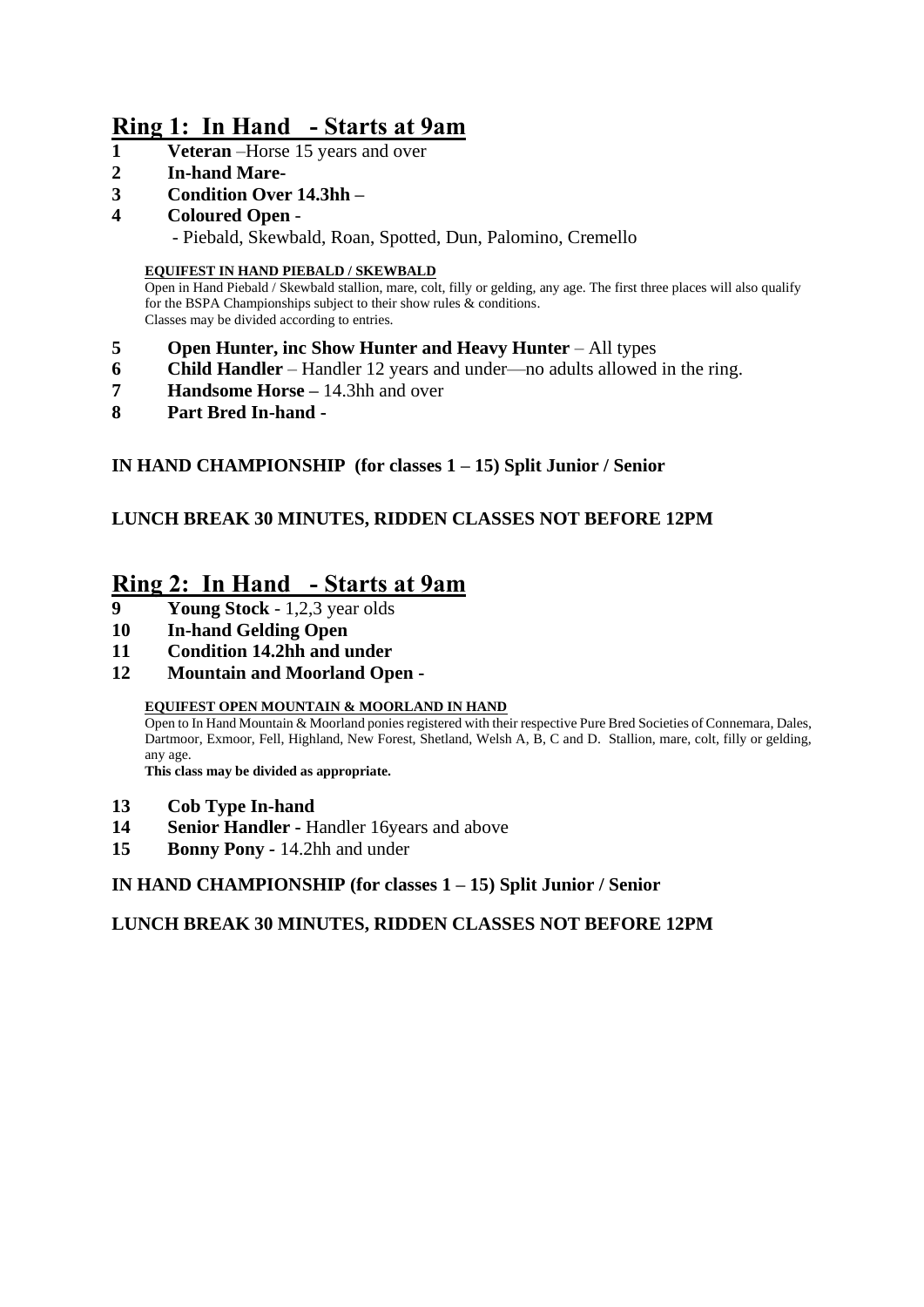## **Ring 1: Ridden Classes**

**16 Ridden Pony** - 14.2hh and under

#### **EQUIFEST OPEN RIDDEN SHOW PONIES**

Open Show Pony, mare or gelding, 4 years old and over, not exceeding 148cms. Riders not to have attained their **17th** birthday before the 1st January in the current year. **Classes may be divided as follows:**

- Show Pony, mare or gelding, 4 years old and over, not exceeding 128cms. Riders not to have attained their **13th** birthday before 1st January in the current year.
- Show Pony, mare or gelding, 4 years old and over, exceeding 128cms but not exceeding 138cms. Riders not to have attained their **15th** birthday before1st January in the current year.
- Show Pony, mare or gelding, 4 years old and over, exceeding 138cms but not exceeding 148cms. Riders not to have attained their **17th** birthday before 1st January in the current year.

#### **17 Ridden Veteran***–* Horse 15 years and over

#### **18 Lead Rein Pony–** LR to be attached to the noseband only

#### **EQUIFEST OPEN MOUNTAIN & MOORLAND LEAD REIN**

Open to Mountain & Moorland ponies, registered with their respective Pure Bred Societies of Dartmoor, Exmoor, New Forest, Shetland and Welsh A or B. Mare or gelding, 4 years old and over, not exceeding 128cms. Riders not to have attained their 9<sup>th</sup> birthday before 1st January in the current year. To be led by an attendant and shown in a Snaffle Bridle, the lead rein to be attached to the noseband only.

#### **EQUIFEST OPEN SHOW PONY LEAD REIN**

Leading Rein Pony, mare or gelding, 4 years old & over not exceeding 128cms. Riders not to have attained their  $8^{th}$ birthday before 1st January in the current year. To be led by an attendant and shown in a snaffle bridle. Lead rein to be attached to the noseband only

#### **EQUIFEST OPEN SHOW HUNTER PONY- LEAD REIN**

Show Hunter Pony Lead Rein, mare or gelding, 4 years old and over, not exceeding 128cms. Rider not to have attained their 9th birthday before 1st January in the current year

- **19 Most Promising Combination-** Rider 15 years and under
- **20 Ridden Mare-**
- **21 Happy Partners Pony-** Rider10 yrs and under, judged on child's relationship with pony, snaffle bridle only
- **22 Senior Ridden** –16 years and over, any bridle

#### **23 Ridden Coloured Open**

#### **EQUIFEST RIDDEN PIEBALD / SKEWBALD**

Open ridden Piebald / Skewbald stallion, mare or gelding, 4 years old & over. Riders any age. The first three places will also qualify for the BSPA Championship subject to their show rules & conditions. Classes may be divided according to entries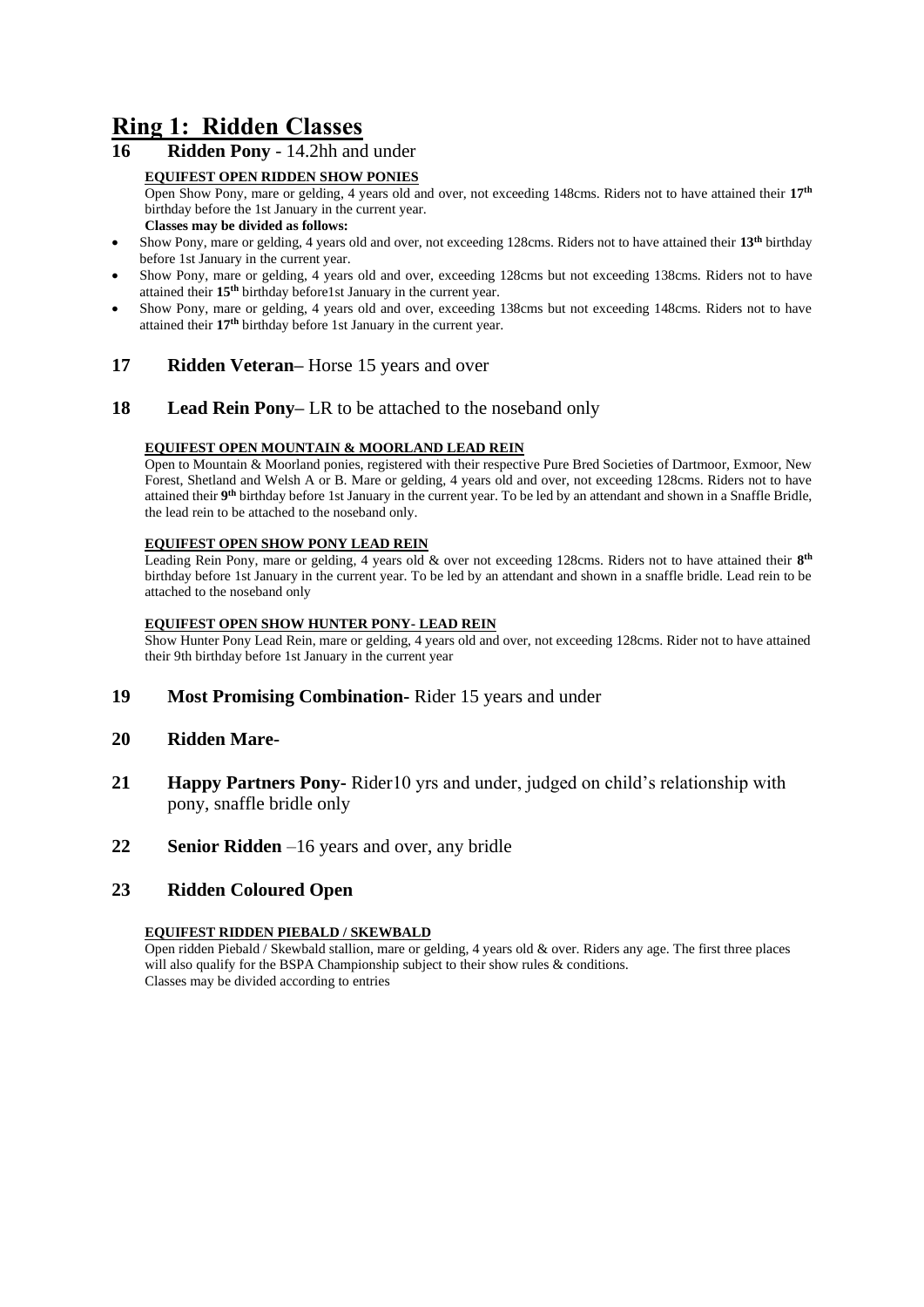#### **24 Cob Type -**

#### **EQUIFEST OPEN RIDDEN COBS**

Open Ridden Cob, mare or gelding, 4 years old & over, exceeding 148cms but not exceeding 155cms. To be shown hogged and trimmed. Riders any age.

#### **Classes may be divided as follows:**

- Open Lightweight Ridden Cob, mare or gelding, exceeding 148cms but not exceeding 155cms. To be shown hogged and trimmed. Riders any age.
	- Open Heavyweight Ridden Cob, mare or gelding, exceeding 148cms but not exceeding 155cms. To be shown hogged and trimmed. Riders any age.

#### **EQUIFEST MAXI COBS**

Open Maxi Cobs, mare or gelding 4 years old and over, exceeding 155cms – to be judged as Cobs. To be shown hogged and trimmed. Riders any age.

**25 Nervous & Novice Rider** – Rider 16 years and above, snaffle bridle only, no spurs

#### **RIDDEN CHAMPIONSHIP (for classes 16 – 36) Split Junior / Senior**

**SUPREME CHAMPIONSHIP (September Show only) – AHPC Invite all champions from May – September forward for a 2022 Supreme Championship**

**Championship qualification - All FIRST placed SENIORS and all FIRST and SECOND placed JUNIORS qualify.**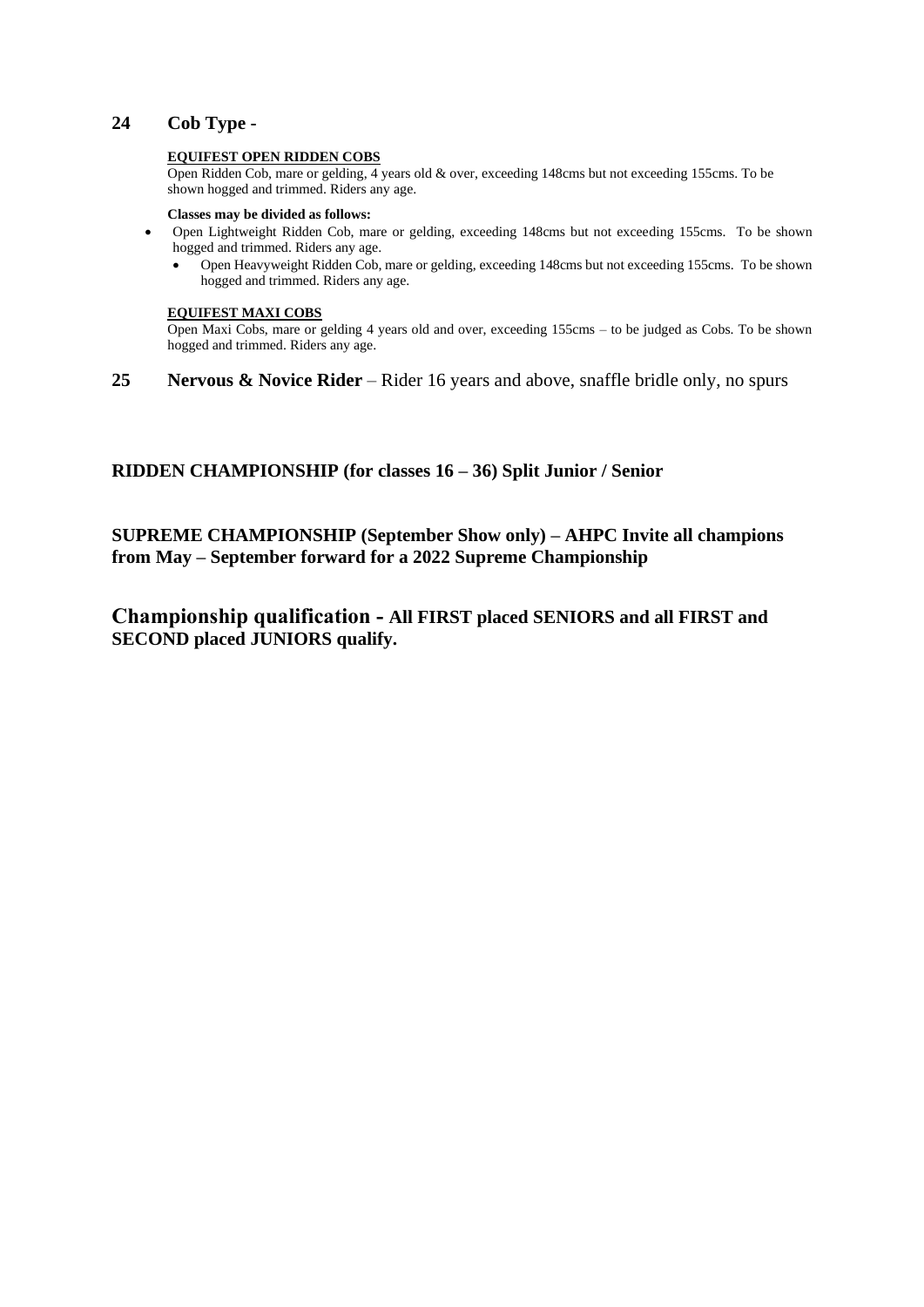## **Ring 2: Ridden Classes**

#### **26 Ridden Horse** –open class

#### **EQUIFEST OPEN INTERMEDIATE SHOW RIDING TYPE**

Open Intermediate Show Riding Type, mare or gelding, 4 years old and over, exceeding 146cms but not exceeding 158cms. Riders not to have attained their 25<sup>th</sup> birthday before 1<sup>st</sup> January in the current year.

- **Classes may be divided as follows:**
- Open Intermediate Show Riding Type, mare or gelding, 4 years old and over, exceeding 146cms but not exceeding 153cms. Riders not to have attained their **25th** birthday before 1st January in the current year.
- Open Intermediate Show Riding Type, mare or gelding, 4 years old and over, exceeding 153cms but not exceeding 158cms. Riders not to have attained their **25th** birthday before 1st January in the current year.

#### **EQUIFEST OPEN RIDDEN HACKS**

Open Show Hacks, mare or gelding, 4 years old and over, exceeding 148cms but not exceeding 160cms. Riders any age.

#### **Classes may be divided as follows:**

- Small Hacks mare or gelding, 4 years old and over, exceeding 148cms but not exceeding 154cms. Riders any age.
- Large Hacks mare or gelding, 4 years old and over, exceeding 154cms but not exceeding 160cms. Riders any age.

#### **EQUIFEST OPEN RIDING HORSES**

Open Riding Horse, mare or gelding, 4 years old and over, any height. Riders any age.

#### **Classes may be divided as follows:**

- Small Riding Horses mare or gelding, 4 years old and over, exceeding 148cms but not exceeding 158cms. Riders any age.
- Large Riding Horses mare or gelding, 4 years old and over, exceeding 158cms. Riders any age.

#### **EQUIFEST OPEN RIDDEN PART BREDS**

Stallion, mare or gelding, 4 years old and over. Exhibits in this section must be registered in the Part Bred section of their respective Breed Society. Registration numbers must be stated on the entry form. Horses and ponies will not be ridden at the final. Riders any age.

Classes may be divided as appropriate.

- **27 Promising Newcomer** 4, 5, 6 years, any bridle
- **28 First Ridden** 12 years and under, snaffle bridle only.

#### **EQUIFEST MOUNTAIN & MOORLAND FIRST RIDDEN**

Open to Mountain & Moorland ponies, registered with their respective Pure Bred Societies of Dartmoor, Exmoor, New Forest, Shetland, and Welsh A or B. Mare or gelding, 4 years old and over, not exceeding 128cms. Riders not to have attained their **12th** birthday before 1st January in the current year. To be shown in any suitable bridle.

#### **EQUIFEST OPEN SHOW PONY FIRST RIDDEN**

First Ridden Pony, mare or gelding, 4 years old and over, not exceeding 128cm. Riders not to have attained their **10th** birthday before 1st January in the current year. To be shown in any suitable bridle.

- **29 Most Promising Combination -** Rider over 16 years
- **30 Ridden Gelding-**
- **31 Lead Rein Pleasure Pony–** Judged on child's relationship with pony, LR to be attached to the noseband only
- **32 Junior Equitation** 15 years and under, any bridle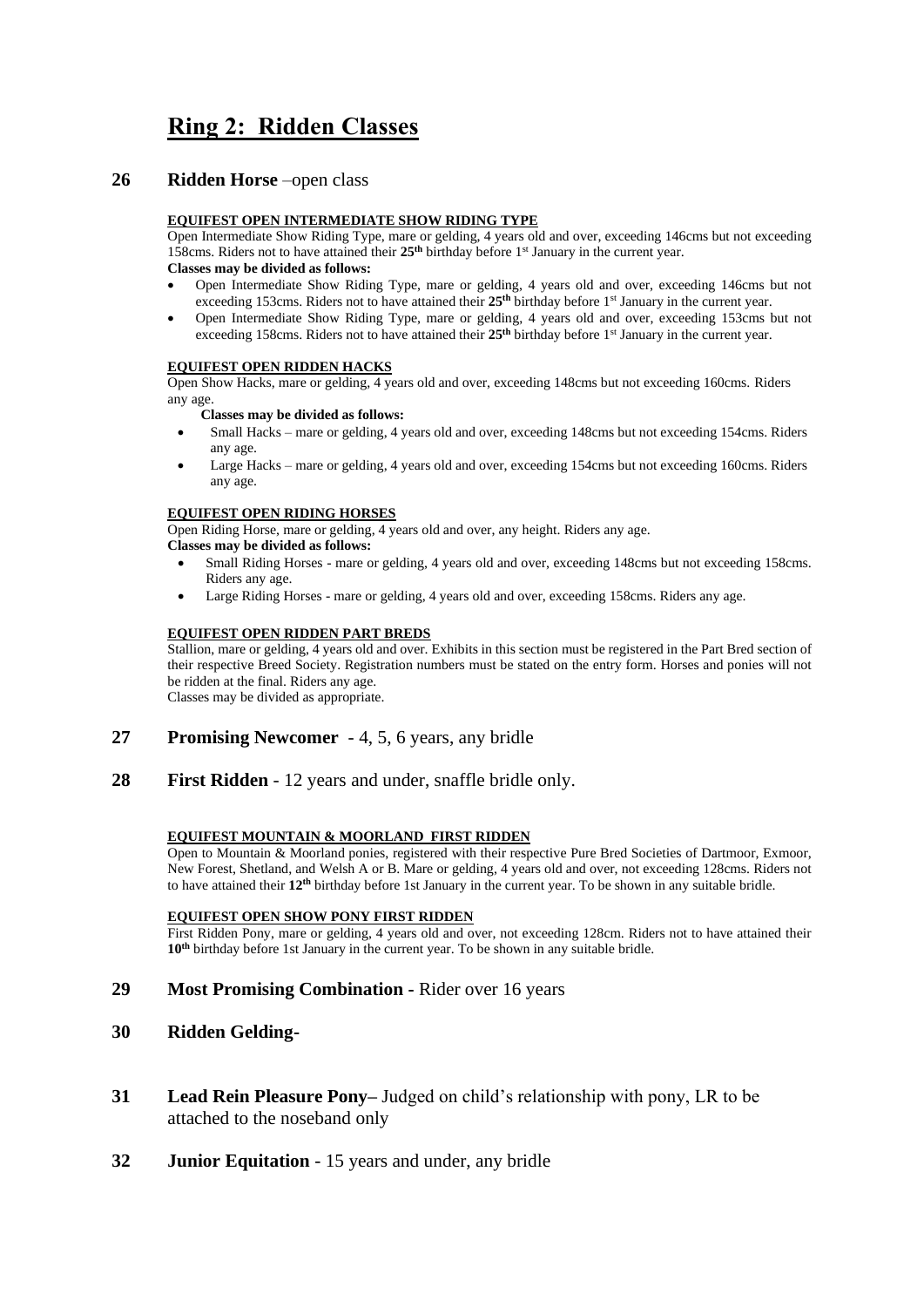#### **33 Ridden Mountain and Moorland Open–** Natural or pulled & plaited

#### **EQUIFEST OPEN RIDDEN MOUNTAIN & MOORLAND**

Open to Mountain & Moorland ponies registered with their respective Pure Bred Societies of Connemara, Dales, Dartmoor, Exmoor, Fell, Highland, New Forest, Shetland, Welsh A, B, C and D. Stallion, mare or gelding, 4 years old and over. Rider any age.

**This class may be divided as appropriate.**

#### **JUNIOR RIDDEN MOUNTAIN AND MOORLAND**

Mares and geldings, 4 years old & over, registered in the respective pure bred Stud Books of Connemara, Dales, Dartmoor, Exmoor, Fell, Highland, New Forest, Shetland and Welsh Section A,B,C & D. Riders of Small Breeds not to have attained their 14th birthday before 1st January in the current year. Riders of Large Breeds not to have attained their 18th birthday before 1st January in the current year.

#### **34 Ridden Open Hunter inc Show Hunter and Heavy Hunter –** All types

#### **EQUIFEST OPEN RIDDEN SHOW HUNTER PONIES**

Show Hunter Pony, mare or gelding, 4 years old and over, not exceeding 153cms. Riders not to have attained their **20th** birthday before the 1st January in the current year.

- **Classes may be divided as follows:**
- Mare or gelding, 4 years old and over, not exceeding 122cms. Riders not to have attained their **12th** birthday before 1st January in the current year.
- Mare or gelding, 4 years old and over, exceeding 122cms but not exceeding 133cms. Riders not to have attained their **14th** birthday before 1st January in the current year
- Mare or gelding, 4 years old and over, exceeding 133cms but not exceeding 143cms. Riders not to have attained their **17th** birthday before 1st January in the current year.
- Mare or gelding, 4 years old and over, exceeding 143cms but not exceeding 153cms. Riders not to have attained their **20th** birthday before 1st January in the current year.

#### **EQUIFEST OPEN INTERMEDIATE SHOW HUNTER TYPE**

Open Intermediate Show Hunter Type, mare or gelding, 4 years old and over, exceeding 148cms but not exceeding 158cms. Riders not to have attained their **25th** birthday before 1st January in the current year.

#### **EQUIFEST OPEN RIDDEN HUNTERS**

Open Ridden Hunter, mare or gelding, 4 years old & over, exceeding 153cms. Riders any age. Classes may be divided as follows:

- Lightweight Hunter, mare or gelding, 4 years old and over, capable of carrying up to 12.7 stone.
- Middleweight Hunter, mare or gelding, 4 years old and over, capable of carrying 12.7 stone but not 14 stone.
- Heavyweight Hunter, mare or gelding, 4 years old and over capable of carrying over 14 stone.

#### **EQUIFEST OPEN SMALL HUNTERS**

Open Small Hunter, mare or gelding, 4 years old & over, exceeding 148cms but not exceeding 158cms. Riders any age.

- **35 Junior Members –**AHPC Members only
- **36 Riding Club Type** To include a jump

**RIDDEN CHAMPIONSHIP (for classes 16 - 36) Split Junior / Senior** 

#### **SUPREME CHAMPIONSHIP (September Show only) – AHPC Invite all champions from May – September forward for a 2022 Supreme Championship**

#### **Championship qualification - All FIRST placed SENIORS and all FIRST and SECOND placed JUNIORS qualify.**